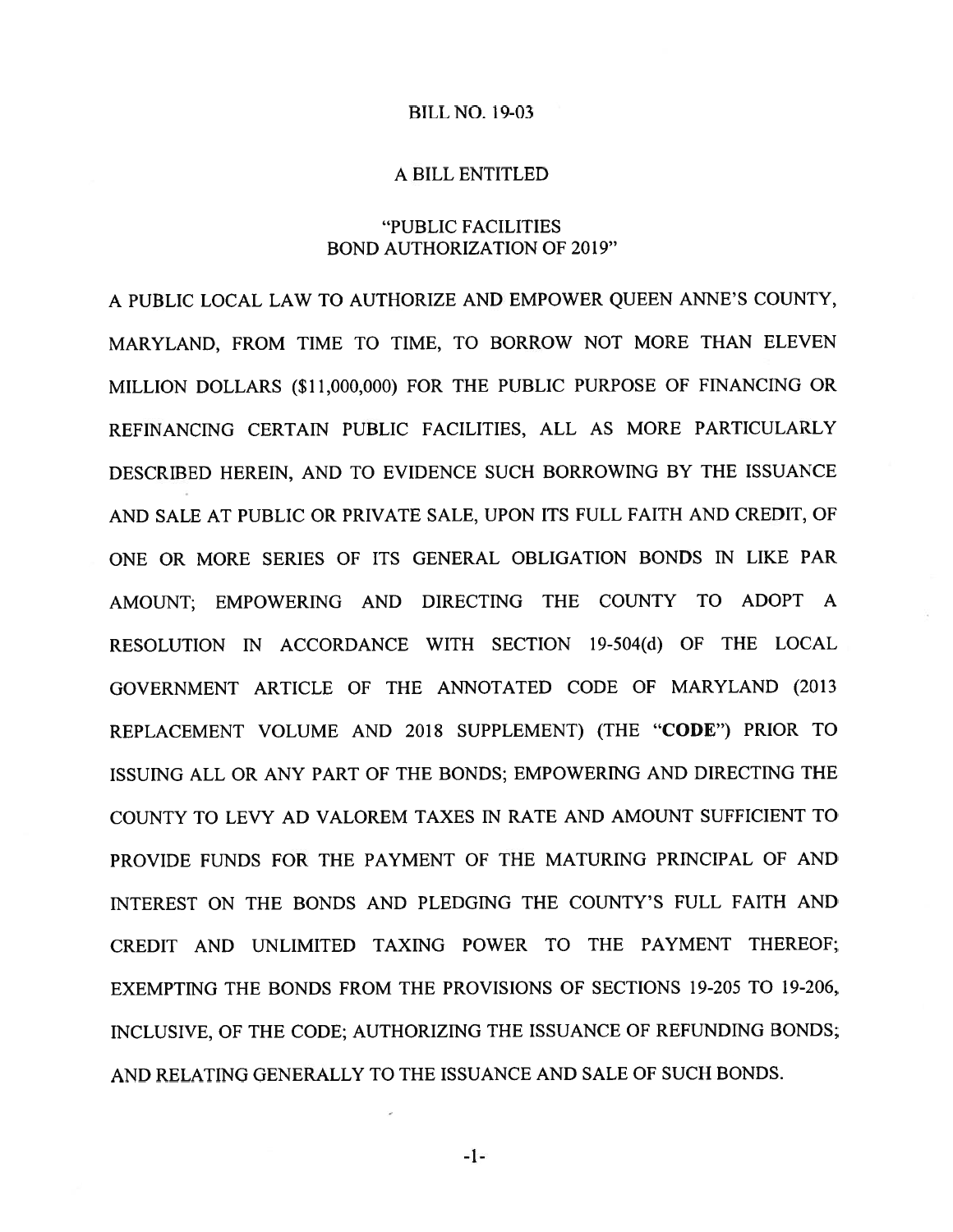NOW, THEREFORE, BE IT ENACTED BY THE BOARD OF COUNTY COMMISSIONERS OF QUEEN ANNE'S COUNTY:

Section 1. Oueen Anne's County, Maryland (the "County") is hereby authorized and empowered to borrow money and incur indebtedness for the public purposes described in Section 2 hereof, at one time or from time to time as the County may determine, in an aggregate principal amount not exceeding ELEVEN MILLION DOLLARS (\$ 11,000,000), and to evidence such borrowing by the issuance and sale, at public or private sale, upon its full faith and credit, of its general obligation bonds in like par amount.

Section 2. The net proceeds from the sale of the bonds authorized to be issued hereunder shall be used and applied for financing or refinancing, in whole or in part, one or more of the following projects (which shall include design, engineering, <sup>p</sup>lanning, fiscal, and legal expenses related thereto whether or not specifically stated, and which may represen<sup>t</sup> the County's share or contribution to the financing or refinancing of such projects):

(i) road and parking lot paving and resurfacing projects, including asphalt overlays;

(ii) capital projects approved by the Board of Education of the County, including (without limitation) chillers for Kent Island High School and Church Hill Elementary School, building improvements and assessments, replacement busses, and security and Americans with Disabilities Act related upgrades;

(iii) trail development, playground upgrades and landscaping at County parks;

(iii) construction, furnishing and equipping related to <sup>a</sup> new Circuit Court Courthouse; and

-2-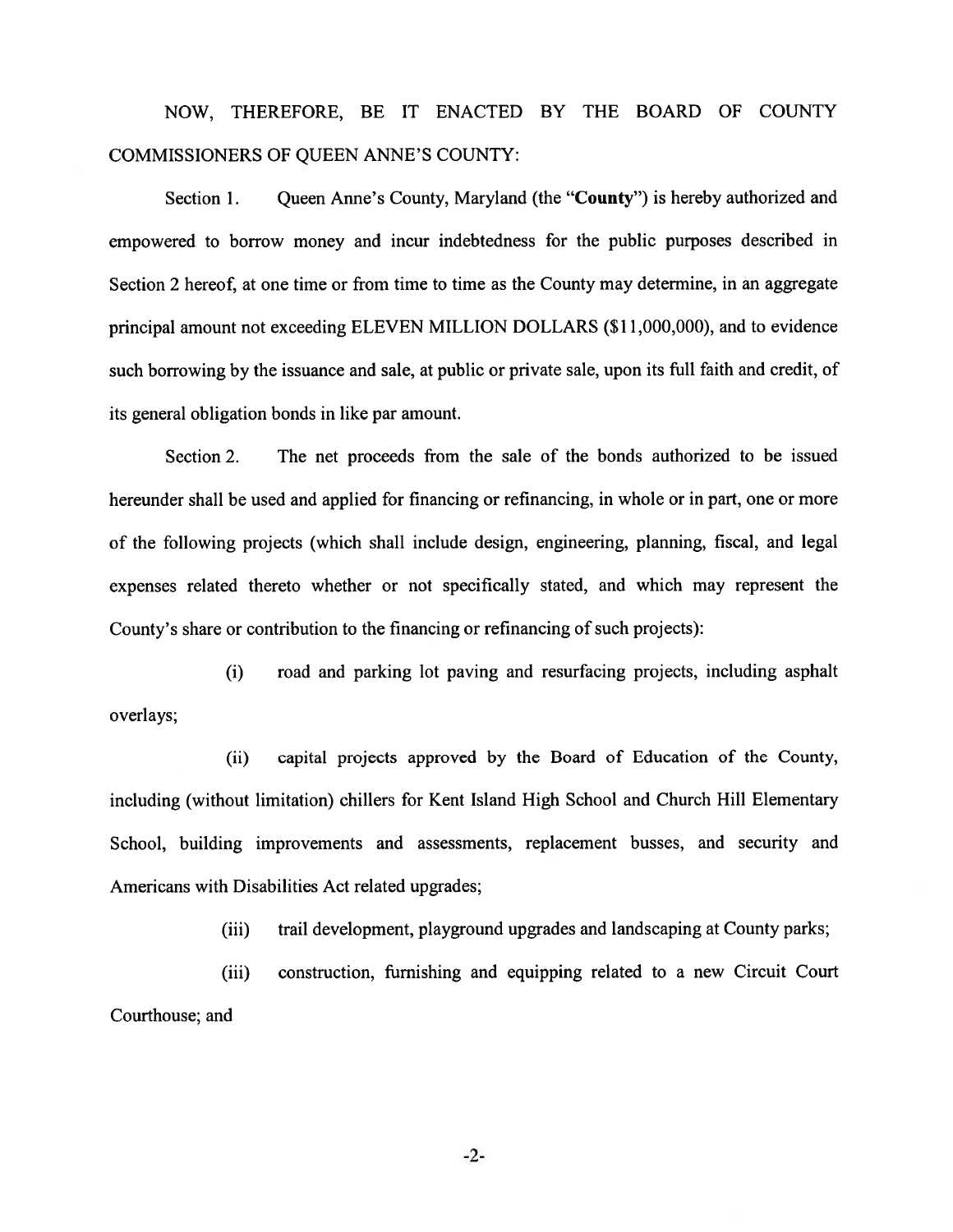(iv) other capital projects as approved by the Board of County Commissioners of the County (the "Board of County Commissioners"), including (without limitation) an enterprise resource program for the County, renovations and improvements to the County detention center and certain visitor and senior centers, drainage improvements, updates and improvement of emergency call facilities, transfer station improvements, and the improvement, renovation and equipping of other County buildings and facilities.

Proceeds from the sale of the bonds authorized to be issued hereunder may also be used to pay costs of issuing such bonds. If the proceeds received from the sale of the bonds exceed the amount actually expended or required for such public purposes, the amount of such unexpended excess shall be set apar<sup>t</sup> in <sup>a</sup> separate fund and applied to the paymen<sup>t</sup> of the next principal maturity of the bonds of that issue or to the redemption of bonds of that issue or to the purchase and cancellation of bonds of that issue or to otherwise provide for paymen<sup>t</sup> of debt service on that issue, unless <sup>a</sup> resolution is adopted by the Board of County Commissioners to provide for the expenditure of that excess for some other valid purpose authorized by law.

Section 3. Prior to issuing all or any par<sup>t</sup> of the bonds authorized to be issued hereunder, the Board of County Commissioners shall adopt <sup>a</sup> resolution containing all of the provisions required under Section 19-504(d) of the Local Government Article of the Annotated Code of Maryland (2013 Replacement Volume and <sup>2018</sup> Supplement) (the "Code"). The resolution may also contain such other provisions as the Board of County Commissioners may deem appropriate. The resolution may be adopted by the Board of County Commissioners at any time after the enactment of this public local law and the appropriate officers of the County may take any action deemed appropriate to effect the timely issuance and sale of the bonds pursuan<sup>t</sup> to the resolution at any time after the enactment of this public local law, provided only that the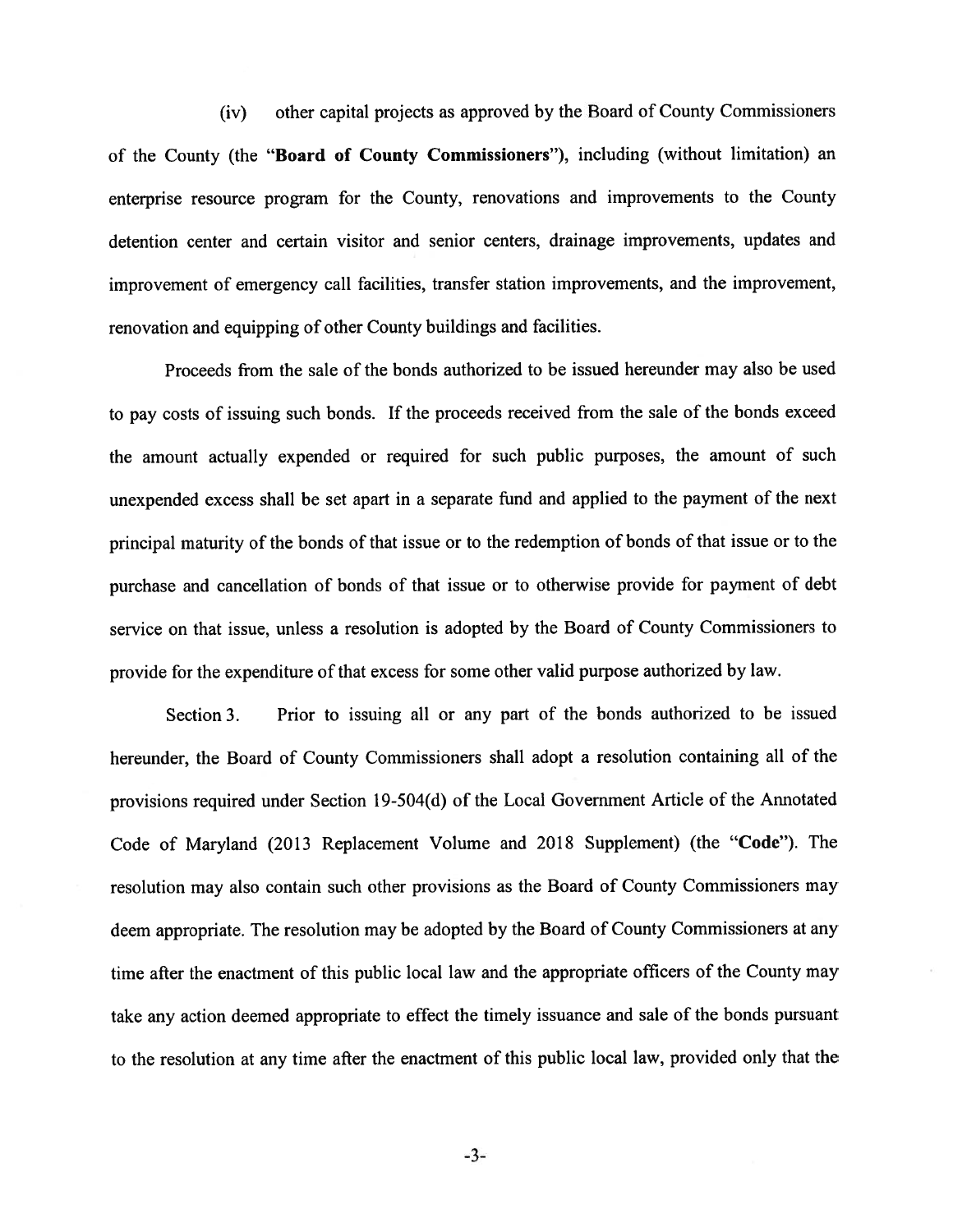resolution may not become finally effective until the effective date of this public local law. The bonds may be sold on any date or dates after the effective date of this public local law.

Section 4. For the purpose of satisfying the debt service requirements on the bonds authorized to be issued hereunder, the County shall levy for each and every fiscal year during which any of the bonds may be outstanding ad valorem taxes upon all real and tangible personal property within its boundaries subject to assessment for unlimited County taxation in rate and amount sufficient to provide for the promp<sup>t</sup> paymen<sup>t</sup> of the principal of and the interest on the bonds maturing in each fiscal year; and, in the event the proceeds from the collection of the taxes so levied in any such fiscal year prove to be inadequate for such purpose, additional taxes shall be levied in the subsequent fiscal year to make up any deficiency.

The full faith and credit and unlimited taxing power of the County are hereby irrevocably pledged to the promp<sup>t</sup> paymen<sup>t</sup> of the maturing principal of and interest on the bonds authorized to be issued hereunder as and when the same become due, and to the levy and collection of the taxes hereinabove described as and when such taxes become necessary in order to provide sufficient funds to meet the debt service requirements of the bonds. The County hereby covenants with each holder of any of the bonds to take any action that may be appropriate from time to time during the period that any of the bonds remain outstanding and unpaid to provide the funds necessary to make the principal and interest payments due thereon and further covenants and agrees to levy and collect the taxes hereinabove described.

Section 5. The bonds authorized to be issued hereunder are hereby specifically exempted from the provisions of Sections 19-205 to 19-206, inclusive, of the Code.

Section 6. The County is hereby authorized pursuan<sup>t</sup> to Section 19-207 of the Code (the "Refunding Act") to issue its bonds ("Refunding Bonds") for the purpose of refunding any

-4-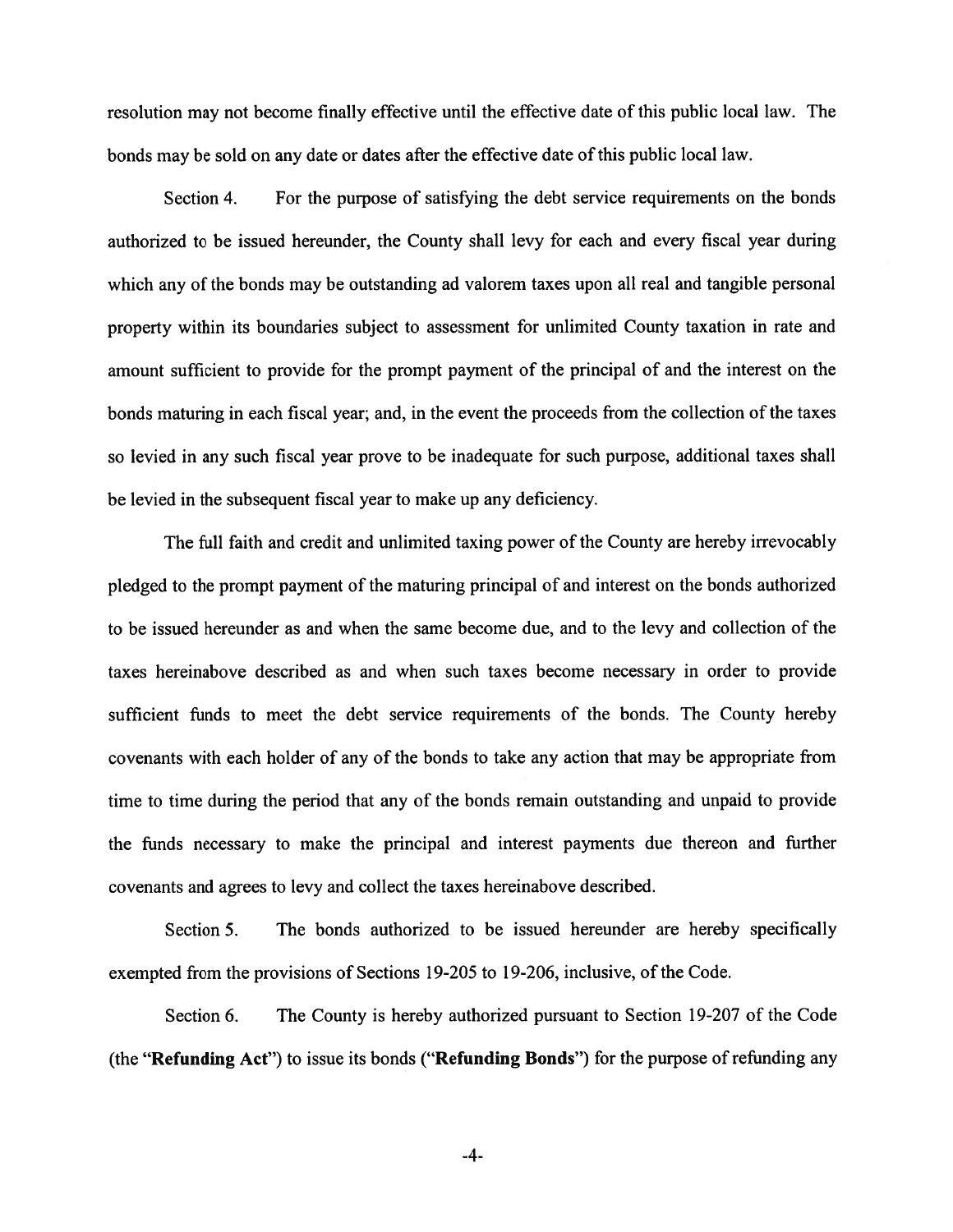bonds issued hereunder. References to the bonds in Sections 2 through 5, inclusive, above shall include the Refunding Bonds, unless the context requires otherwise. The Refunding Bonds may be issued at one time or from time to time, for one or more of the public purposes specified for the issuance of refunding bonds in the Refunding Act, and may be sold at public or private sale, as provided in the resolution of the Board of County Commissioners adopted pursuan<sup>t</sup> to Section 3 hereof. The aggregate principal amount of Refunding Bonds shall not exceed 120% of the principal amount of the bonds being refunded. The validity of any such Refunding Bonds shall in no way be dependent upon or affected by the validity or invalidity of the obligations so refunded.

## [Signatures appear on following page.]